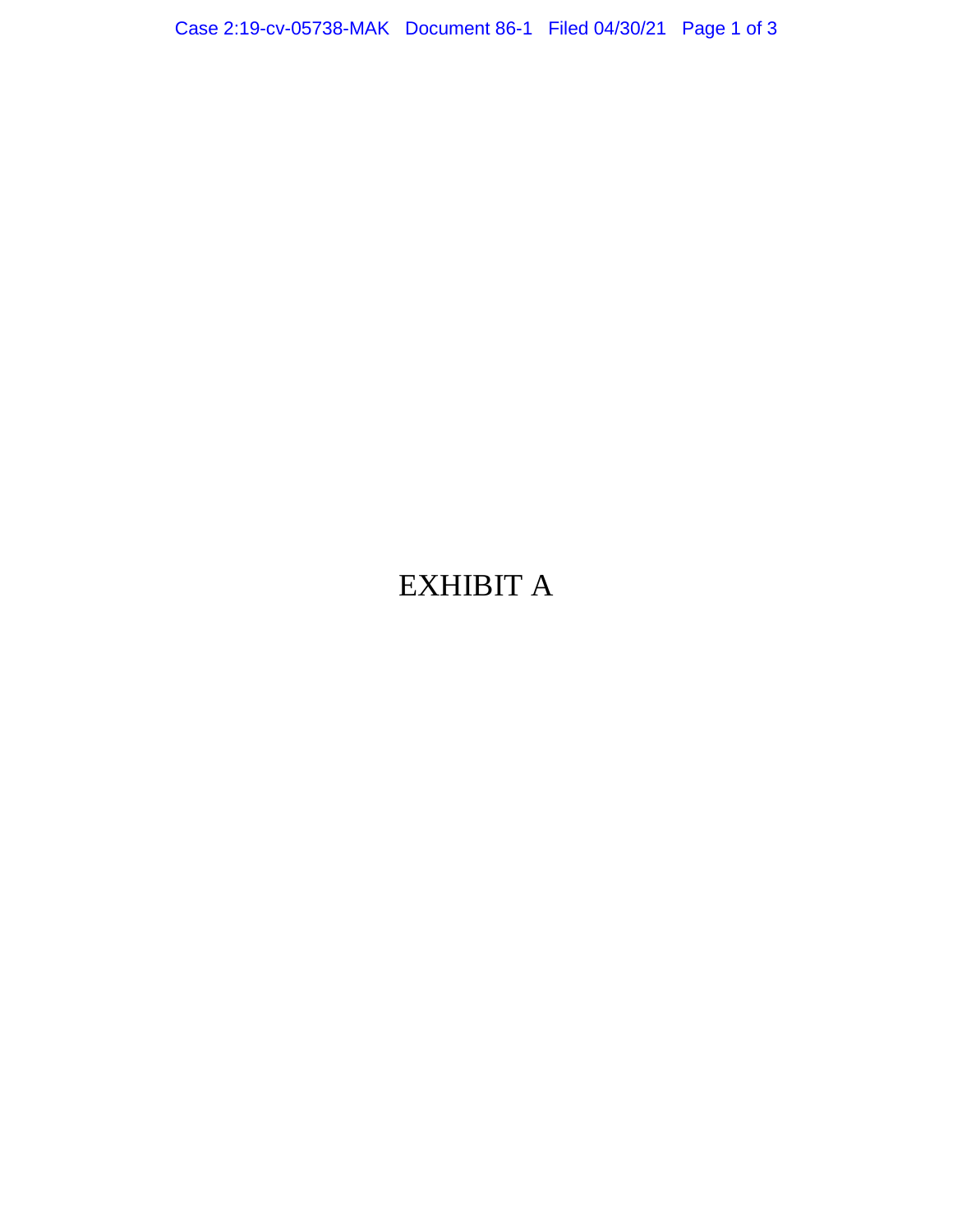Louis J. Capozzi, Jr., Esquire<sup>\*</sup> Daniel K. Natirboff, Esquire Donald R. Reavey, Esquire Craig I. Adler, Esquire\*\* Andrew R. Eisemann, Esquire\*\*\* Glenn A. Parno, Esquire\*\* Bruce G. Baron, Esquire Brandon S. Williams, Esquire Nicholas J. Luciano, Esquire Joseph J. Gentile, Esquire\*\*\*\* Garrett H. Rothman, Esquire, of Counsel Donna M. Desfor, Esquire, of Counsel Timothy T. Ziegler, Sr. Reimb. Analyst Karen L. Fisher, Paralegal Linda Gussler, Paralegal Kelly A. Galski, Paralegal \*(Licensed in PA, NJ and MD) \*\*(Licensed in PA and NJ) \*\*\*(Licensed in PA and NY) \*\*\*\*(Licensed in PA, NJ and CA) DocuSign Envelope ID: CA835451-5E9934AB-095738AMAR R3D93 OCUMent 86-1 Filed 04/30/21 Page 2 of 3



**Primary Office:**

2933 North Front Street Harrisburg, PA 17110 Telephone: (717) 233-4101 Facsimile: (717) 233-4103 www.capozziadler.com

**Mid-Penn Abstract Company** 355 N. 21st Street, Suite 205 Camp Hill, PA 17011 Telephone: (717) 234-3289 Facsimile: (717) 234-1670

October 23, 2019

## **VIA EMAIL**

Jeremy Fernandez nyking77@aol.com

## *Re: Retention Agreement*

Dear Jeremy:

I am writing to set out the terms of the retainer agreement through which we will investigate and potentially prosecute the matter involving your rights under the Employee Retirement Income Security Act as it applies to the management of your 401k retirement savings plan operated by Teva Pharmaceutical Industries. By signing this letter-agreement, you will have retained the law firm of Capozzi Adler, P.C. as well as such attorneys as may work with us to represent you in the aforementioned matter, including but not limited to S&G, Esq. Legal Marketing, LLC (doing business as "The Law Firm of S&G"). Should we ultimately decide to file suit, our plan is to pursue it on behalf of you and all others similarly situated.

If we do file suit on behalf of you and a class of consumers, we will represent you on a contingent basis. Should we achieve a recovery, settlement, and/or judgment on behalf, or for the benefit, of the class, we will petition the court for an award of attorneys' fees and expenses. Although the court will determine what to award, you agree that a fair award of attorneys' fees from a fund recovered for the class would be forty percent of the total recovery plus reimbursement of all costs and expenses.

Alternatively, if we achieve a recovery, settlement, and/or judgment on behalf of the class, but the court uses the lodestar method of awarding fees (number of hours worked times a multiplier), you agree that a fair award of fees would be a lodestar based on our then-current hourly rates with a multiplier of at least three, plus the reimbursement of all our costs and expenses (the "Enhanced Lodestar").

You understand and agree that we may associate with other attorneys to represent you in this matter and that we may share a percentage of any attorneys' fees awarded and/or costs and expenses reimbursed with such attorneys. Specifically, any attorneys' fees awarded in this this matter will be shared with S&G, Esq. Legal Marketing, LLC.